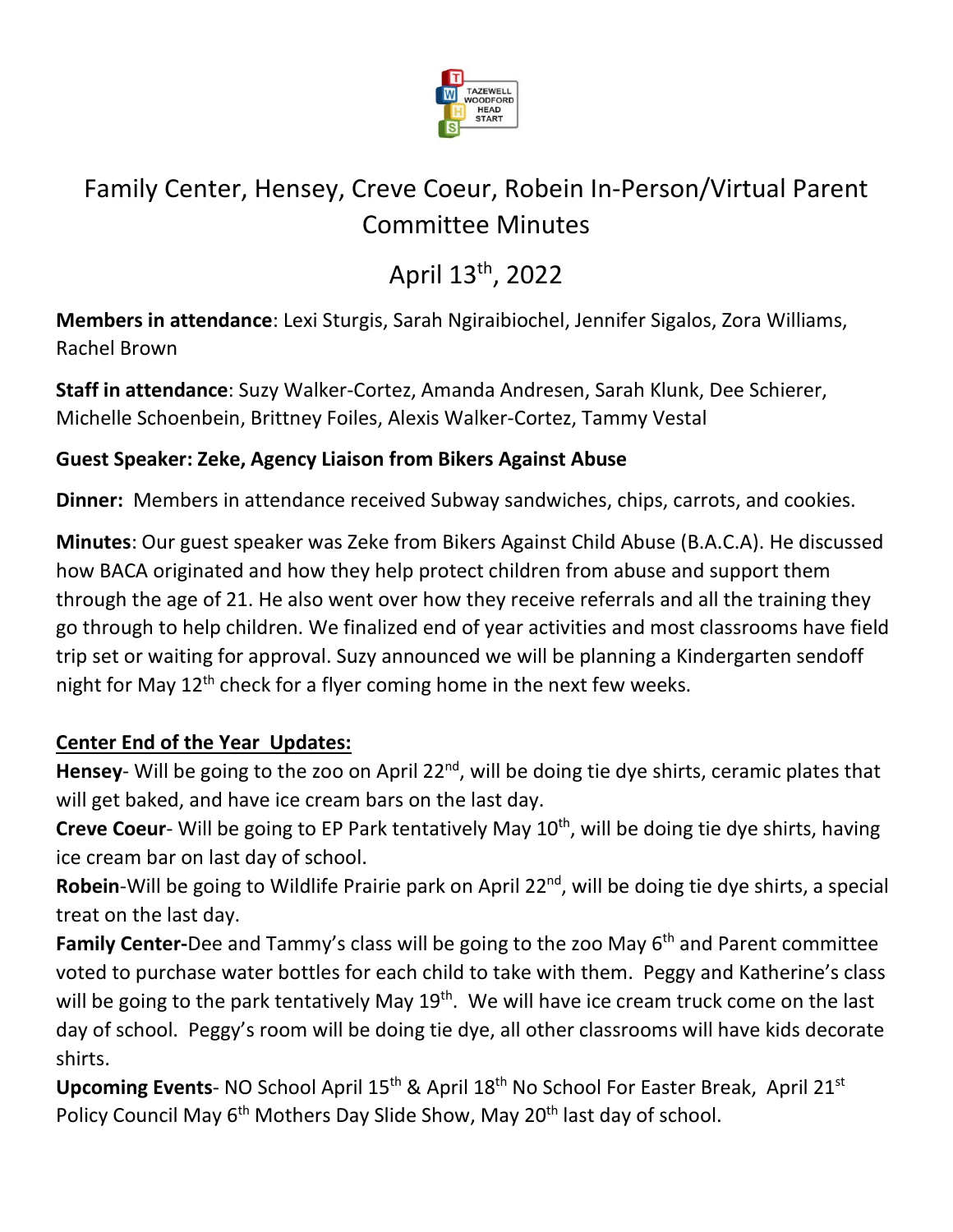#### **Teacher Updates-**

**Sarah/Alexus**-they have been learning about rain clouds and the water cycle. They did a kindness cloud and when children caught their friends being kind, they add a raindrop. They enjoyed the book *The Cloud* by Erik Carle and practiced being an author and illustrator. **Katherine/Morgan-** They are awaiting the hatching of their baby chicks. When they come

back from the weekend the eggs should be hatched. They are going to be talking about farm for the next few weeks and finishing doing their last Zoophonics.

**Peggy/Alexis-** We are going to end the school year learning about Bumble Bees and Caterpillars. We can't believe how much the kids have grown both physically and cognitively. We welcomed a few new friends into our room and things are going well for everyone.

**Dee/Michelle** -This month we finished up our dinosaur unit and have now started our Easter and Spring unit. We are also working on our beginning letter sounds and preparing to get our kdg. bound friends ready. We had our Art night and that was a big success. Our kids painted pictures of each other building up their team skills and motor skills. Each child picked a friend to paint and then that friend sat as the model as they painted.

**Tammy/Jackie-** Thanks everyone for attending the Art Show! The children had so much fun painting the picture, picture frame, & flowerpot! We have Artist! The children have been so excited to go outside. They found a worm and love hearing the birds. Next week we will continue to learn about spring. The children are so interested about birds and worms we are going to follow their interest and learn more about them! We have been building Social /Emotional skills. Practicing ways to problem solve, how to be safe, and team building. Friends chose a buddy to play a toy with, in the afternoon. Ask your child how we are superheroes. We are Safe, Kind, and a Team. The children have been building Kindergarten skills. They have been counting, making patterns, sorting, and building with a friend. Our friends have been practicing letter sounds, naming letters, and writing their name.

**Hensey-** We have stared our unit over ducks we have so much to learn we have decided to focus on them for a couple weeks. We are on day 11 in the incubator. We are counting the days till day 28. After hatching I will bring some in for the kids to see and pet. Week of April 25<sup>th</sup> we will start focusing on dinosaurs. We have lots of activities planned for that week. We will finish off the year with bugs & gardening. We will also be hatching butterflies in the classroom. We will continue to focus on we are a team we are safe, and we are kind here in the classroom.

**Creve Coeur-**We are really focusing on our Kindergarten readiness goals to prepare everyone for kindergarten & for those who are returning next year. LaSalle School is having their Kindergarten screenings this week. Our students just finished learning about pizza and were able to make their own pizzas in the classroom. We also celebrated Week of the Young Child. For Music Monday we made maracas with easter eggs & spoons. For Tasty Tuesday, we made pizzas on English muffins and also made fruit pizzas on crackers. For Work Together Wednesday we worked on puzzles with partners. For Artsy Thursday, we did string pulling art